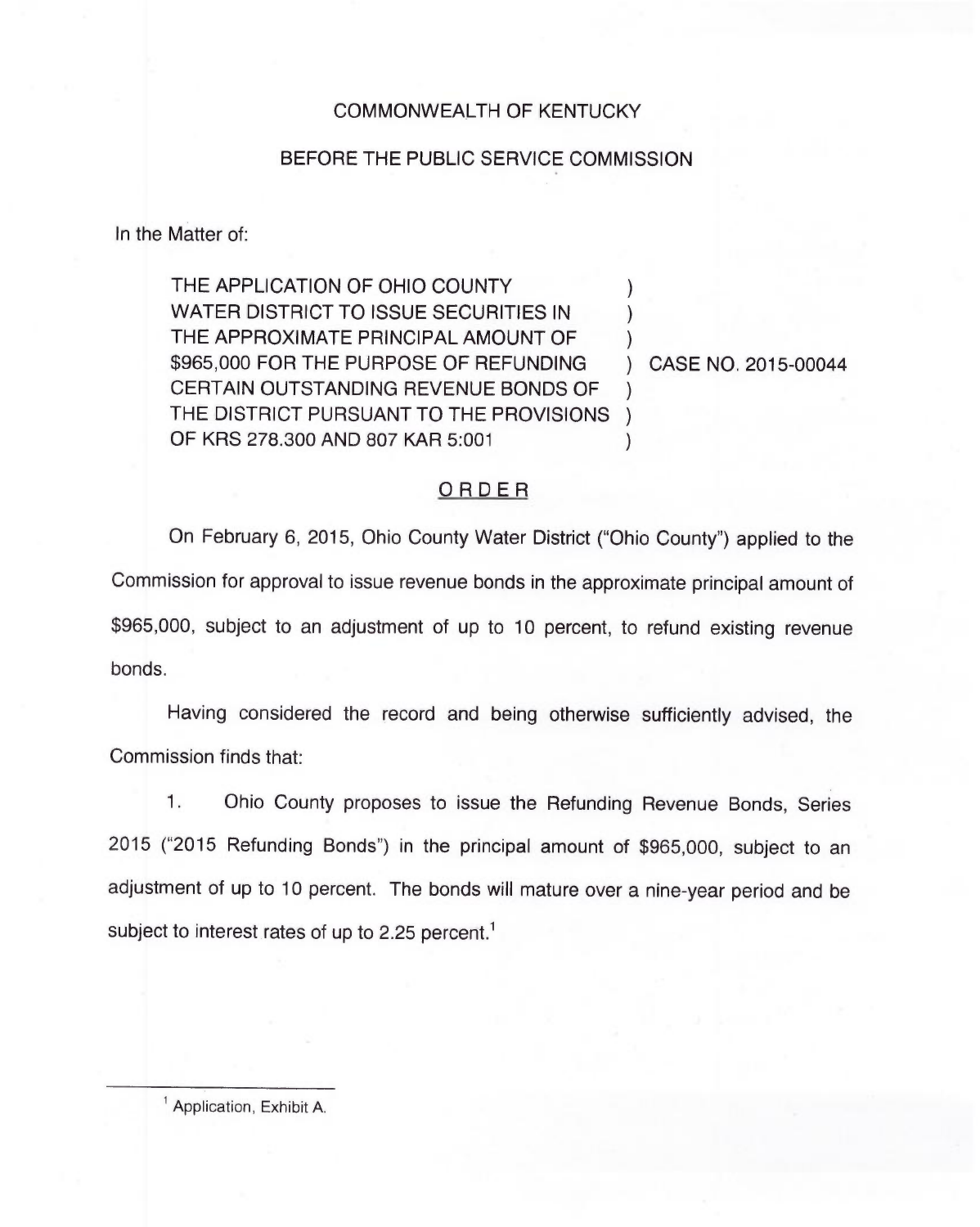2. Ohio County proposes to use the proceeds from the 2015 Refunding Bonds to fully refund the outstanding Waterworks Revenue Bonds Series 2003 ("2003 Revenue Bonds") dated November 18, 2003, in the amount of \$1 million.<sup>2</sup>

3. Ohio County will require cash proceeds in the amount of \$1,151,849 to refund the 2003 Revenue Bonds.<sup>3</sup>

 $\overline{4}$ . Ohio County estimates that the proposed refunding will produce gross savings and net present value savings of \$78,432 and \$66,193, respectively.<sup>4</sup>

5. Ohio County's issuance of the 2015 Refunding Bonds is for a lawful object within its corporate purpose, is reasonably necessary and appropriate for and consistent with the proper performance of its service to the public, will not impair Ohio County's ability to perform that service, and is reasonably necessary and appropriate for such purpose.

<sup>4</sup> Application, Exhibit C.

|                                                                                   |  | Gross<br>Savings    |  | Present<br>Value    |  |
|-----------------------------------------------------------------------------------|--|---------------------|--|---------------------|--|
| Savings from Decrease to Bond Payments<br>Less: Cash Reserves Necessary to Refund |  | 166,395<br>(87,963) |  | 154,156<br>(87,963) |  |
| <b>Net Savings</b>                                                                |  | 78,432              |  | 66,193              |  |

 $-2-$ 

<sup>&</sup>lt;sup>2</sup> Application, Exhibit D.

<sup>&</sup>lt;sup>3</sup> Application, Exhibit B. \$1,003,258 (Deposit to Refunding Escrow) + \$96,500 (Deposit to New Debt Service Reserve Fund) <sup>+</sup> \$34,500 (Cost of Issuance) + \$12,063 (Underwriter's Discount) + \$3,142 (Gross Bond Insurance Premium) + \$2,386 (Additional Proceeds/Rounding) <sup>=</sup> \$1,151,849. The Sources of the Funds are \$965,000 (Par Amount of Bonds) + \$186,849 (Existing Debt Service Reserve Fund and Debt Sinking Fund) = \$1,151,849.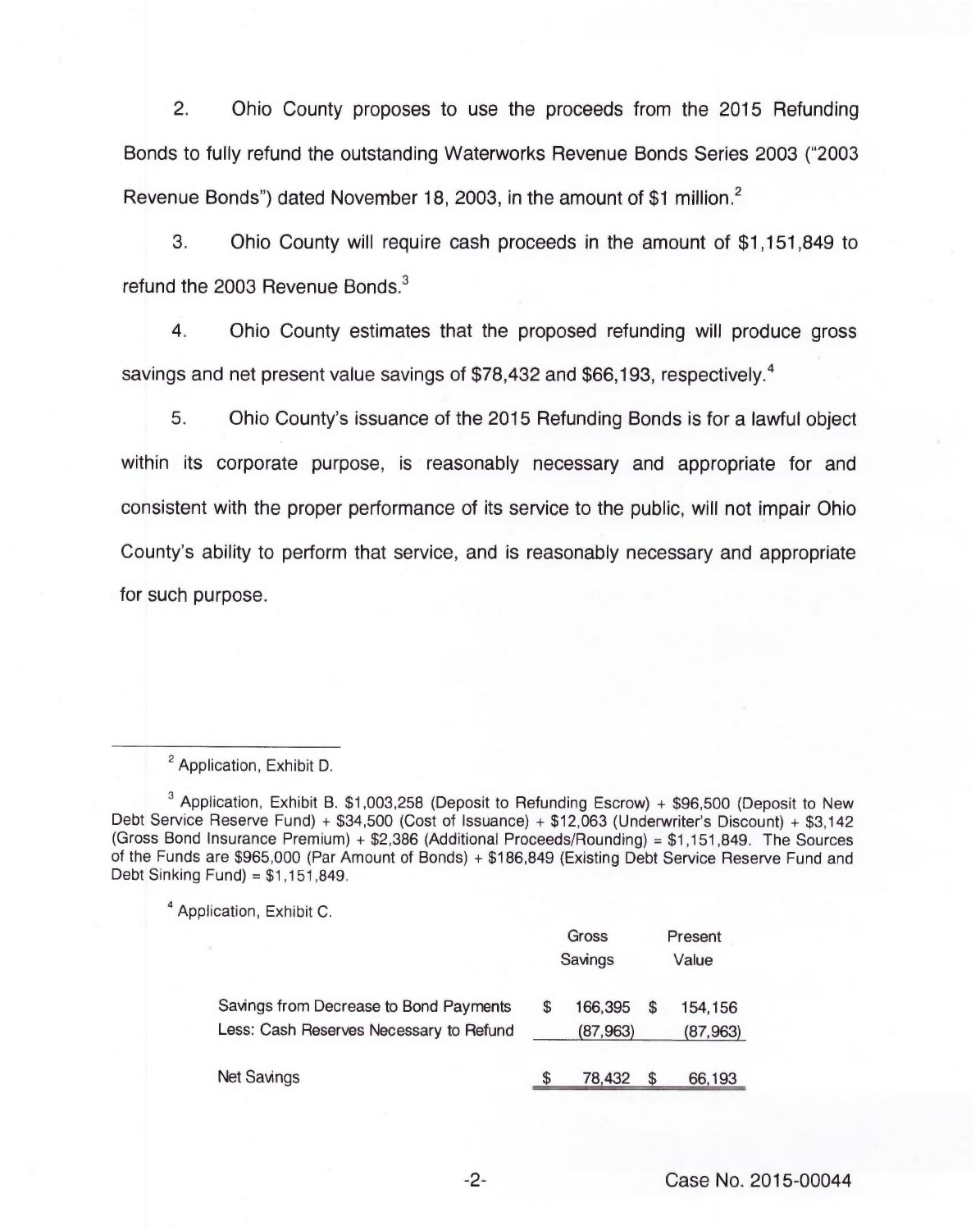### IT IS THEREFORE ORDERED that:

 $1.$ Ohio County is authorized to issue the proposed 2015 Refunding Bonds in the principal amount not to exceed  $$1,061,500^5$  for the purpose of refunding the 2003 Revenue Bonds, but only under such terms and conditions as will produce both positive gross savings and net present value savings.

2. If the actual terms and conditions of the 2015 Refunding Bonds differ from those set forth in its application, Ohio County shall, within 30 days of issuing the bonds, file with the Commission amortization schedules and work papers showing the actual net present value savings that will result from the refinancing.

3. Within 30 days of the sale and delivery of the 2015 Refunding Bonds, Ohio County shall file a copy of the Official Statement of the 2015 Refunding Bonds bond resolution, any documents referenced in the Bond Resolution that Ohio County has not previously filed with the Commission, and any approval from the State Local Debt Officer.

4. The proceeds from the proposed bond issuance shall be used only for the lawful purposes specified in Ohio County's application.

5. Any documents filed pursuant to ordering paragraphs 2 and 3 of this Order shall reference the number of this case and shall be retained in the utility's general correspondence file.

Nothing contained herein shall be construed as a finding of value for any purpose or as a warranty on the part of the Commonwealth of Kentucky or any agency thereof as to the securities authorized herein.

-3- Case No. 2015-00044

 $5$  \$965,000 x 110% = \$1,061,500.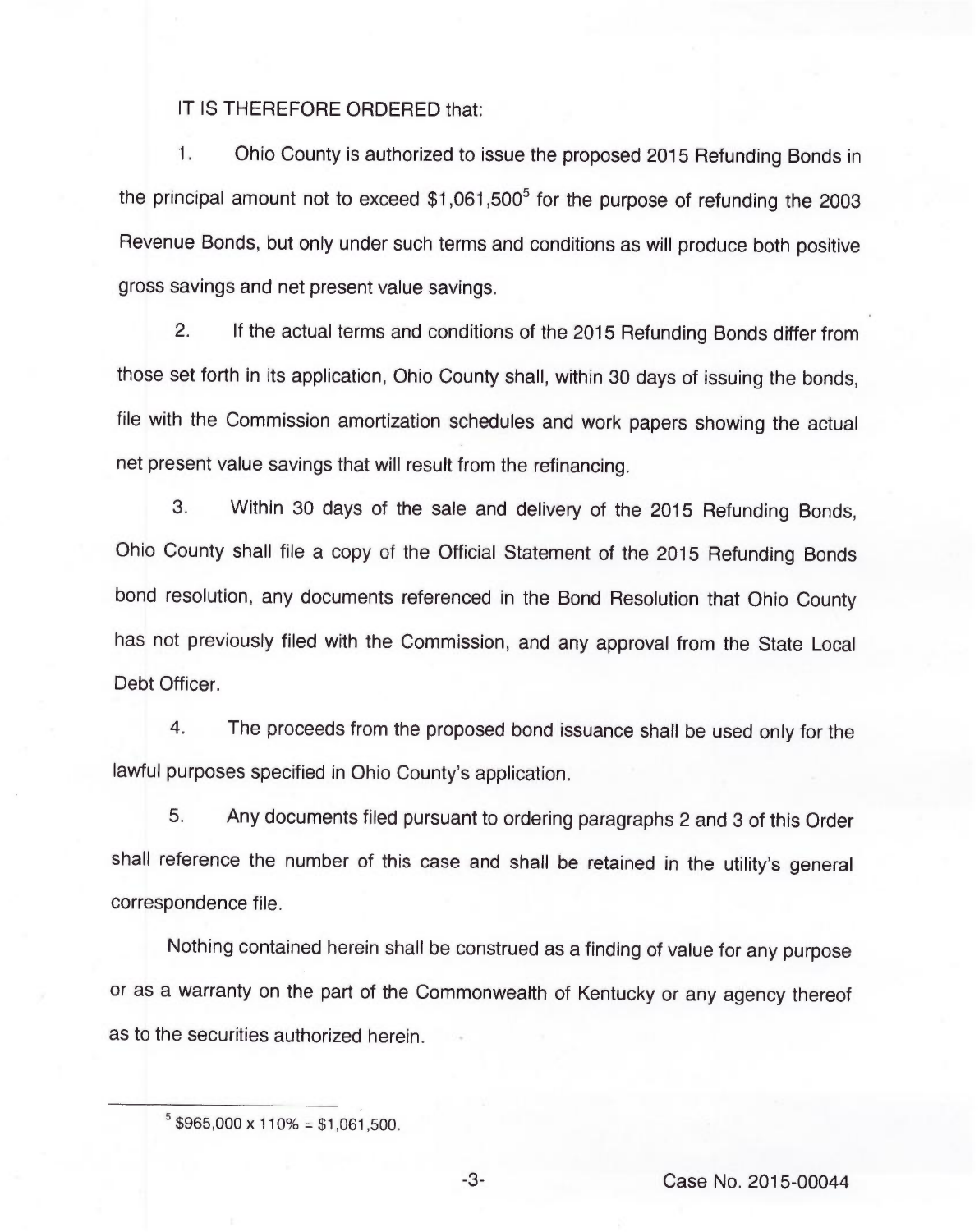# By the Commission A ENTERED FEB 2 4 2015 KENTUCKY PUBLIC <u>SERVICE COMMISSION</u>

**ATTES** 

Executive Divector

Case No. 2015-00044